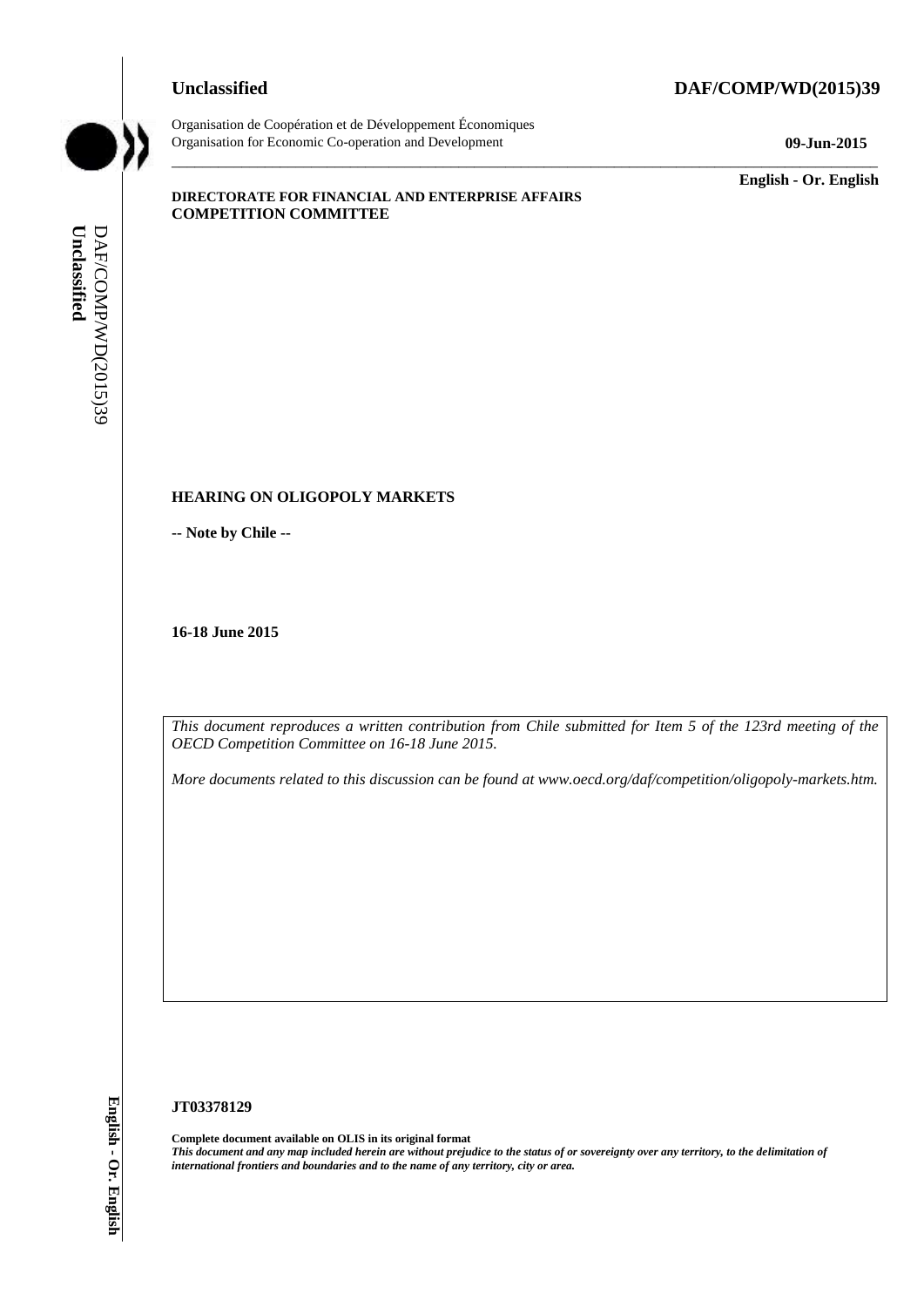# **CHILE\***

## **1. General Framework**

1. In the Chilean Competition Act, letter a) of article 3 prohibits "explicit agreements, tacit agreements, or concerted practices between competitors, with the objective of fixing prices, limiting production or allocating market shares or zones"; no mention of consciously parallel practices is made, therefore the practice is considered lawful. The problem with this distinction lies in the fact that the effects of consciously parallel practices on consumer welfare may be exactly the same of those produced by an explicit or tacit agreement. The tools that competition policy should use to address this problem are not clear.

2. Additionally, the 2009 reform of the Competition Act introduced the figure of collective abuse of dominant position as a prohibited conduct -in letter b) of article 3-. This reform also introduced a leniency program and gave intrusive powers to the National Economic Prosecutor's Office.

3. Finally, it is worth mentioning that our law acknowledges the possibility of proving an illicit agreement between competitors with circumstantial evidence.

4. There are no other legal dispositions that might help solve competition illicit behaviors in oligopolistic markets.

5. This is the legal framework under which the Chilean Competition Authorities -the National Economic Prosecutor's Office (FNE, Fiscalía Nacional Económica) and the Competition Tribunal (TDLC, Tribunal de Defensa de la Libre Competencia)- have had to deal with the competition problems that have arisen in markets with oligopolistic traits.

## **2. Oligopolistic markets and Cartels**

6. The following cases, regarding cartels with circumstantial proof, were solved before the FNE was equipped in 2009 with intrusive powers and a leniency program:

- *Wholesale fuel distributors*: the FNE accused the four largest wholesale fuel distributors in the country of tacit collusion in the period between February 2001 and September 2002. In this case, there was no direct evidence of an eventual agreement. The available evidence consisted of price parallelism, an increase in the companies' margins, and anomalous or different behavior of an independent distributor. In 2005, the TDLC ruled in favor of the accused companies, considering that the available evidence was insufficient, indicating that a reasonable alternative explanation of the observed data existed. The Supreme Court confirmed the decision.
- *Exporters Association versus Shipping Agencies*: the Exporters Association (Asoex) accused six shipping agencies of the coordinated imposition of charges that had no apparent legal of economic justification. This case had no direct evidence of an eventual agreement; the only available evidence was the simultaneity and parallelism of the conduct. Despite the lack of
- Jointly submitted by FNE and TDLC.

-\*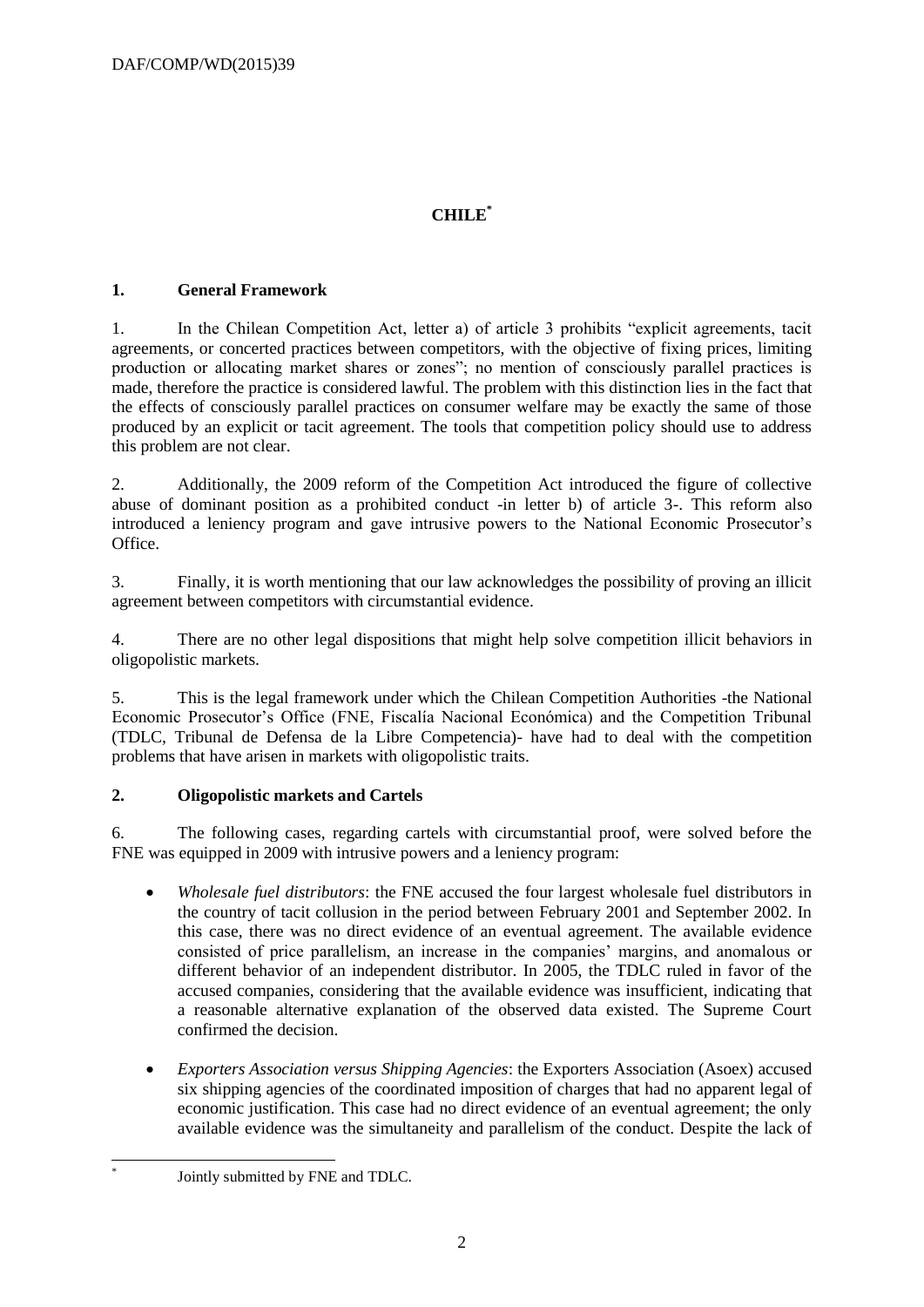direct evidence, the TDLC ruled against the defendants in 2006, reasoning that besides an agreement between the agencies, each one of them abused of the power they had over individual exporters, who were captive once they hired the respective shipping line. It is worth noting that, at that time, the conduct of collective abuse of dominant position did not exist in the Law. The Supreme Court overturned the decision, considering that evidence of an agreement was insufficient.

 *Private Health Insurance Companies (Isapres):* In 2002, the FNE started an investigation on parallel conduct of five private health insurance companies (Isapres), consisting of the reduction of benefits of health plans. As in the previously described case, there was no direct evidence of an eventual agreement. Nevertheless, indicators other than sheer parallelism and simultaneity of the conduct were present, such as a simultaneous reduction of advertising and sales force expenditures, key factors in intensity of competition. In 2007, in a divided ruling, the TDLC ruled in favor of the defendants, considering that the circumstantial evidence was not sufficient. This case is particularly interesting, because the ruling and the minority vote used different methodologies to analyze the evidence. While the majority vote analyzed each piece of evidence on its own merit, as well as a reasonable explanation for each of them, the minority vote also analyzed all the evidence holistically, concluding that there was no reasonable alternative explanation to the evidence considered as a group of facts. The Supreme Court confirmed the decision, in a divided ruling, with similar arguments as the TDLC.

## **3. Oligopolistic markets and Collective Dominance**

7. Regarding possible abuses of collective dominant position -conduct sanctioned under the legal reform of 2009-, no cases have been presented before the TDLC. Other than the difficulty of defining this conduct, lack of cases regarding this matter may also be due to a shift of focus by the FNE towards the persecution of cartels and the gathering of direct evidence, using intrusive powers and the leniency program.

## **4. Oligopolistic markets and Merger Control**

8. In relation to merger control, the analysis of coordinated risks has been increasingly important in the cases presented before the Competition Tribunal, particularly in those cases involving oligopolistic markets.

9. Unfortunately, the analysis used to determine potential coordinated risks is focused on qualitative information, in contrast to unilateral risks, where the FNE and the TDLC have advanced in the use of more quantitative tools. In this line, the Horizontal Merger Guidelines published by the FNE, presents a list of factors mostly of qualitative nature, such as the number of players, market share symmetries, homogeneity of the products, price transparency, etc.

10. Merger control is a useful tool to avoid the creation or expansion of oligopolistic structures. Nonetheless, this tool operates preventively and not in respect to consolidated oligopolistic structures, which are common in Chile. Naturally, the effectiveness to resolve the risks created by oligopolistic structures depends to a great extent on the way the remedies are structured, and that these consider the existence of coordinated risks.

11. The following two cases were highly discussed; both were solved in 2012:

 *Shell – Terpel merger*: the TDLC decided not to authorize the merger of these wholesale fuel distributors. In its analysis, the Tribunal considered the high concentration in the wholesale and retail liquid fuel distribution segments, existing barriers to entry and barriers to expansion of competitors as the factors to block the merger. An important part of the identified risks of the merger were risks of coordination, given the high market